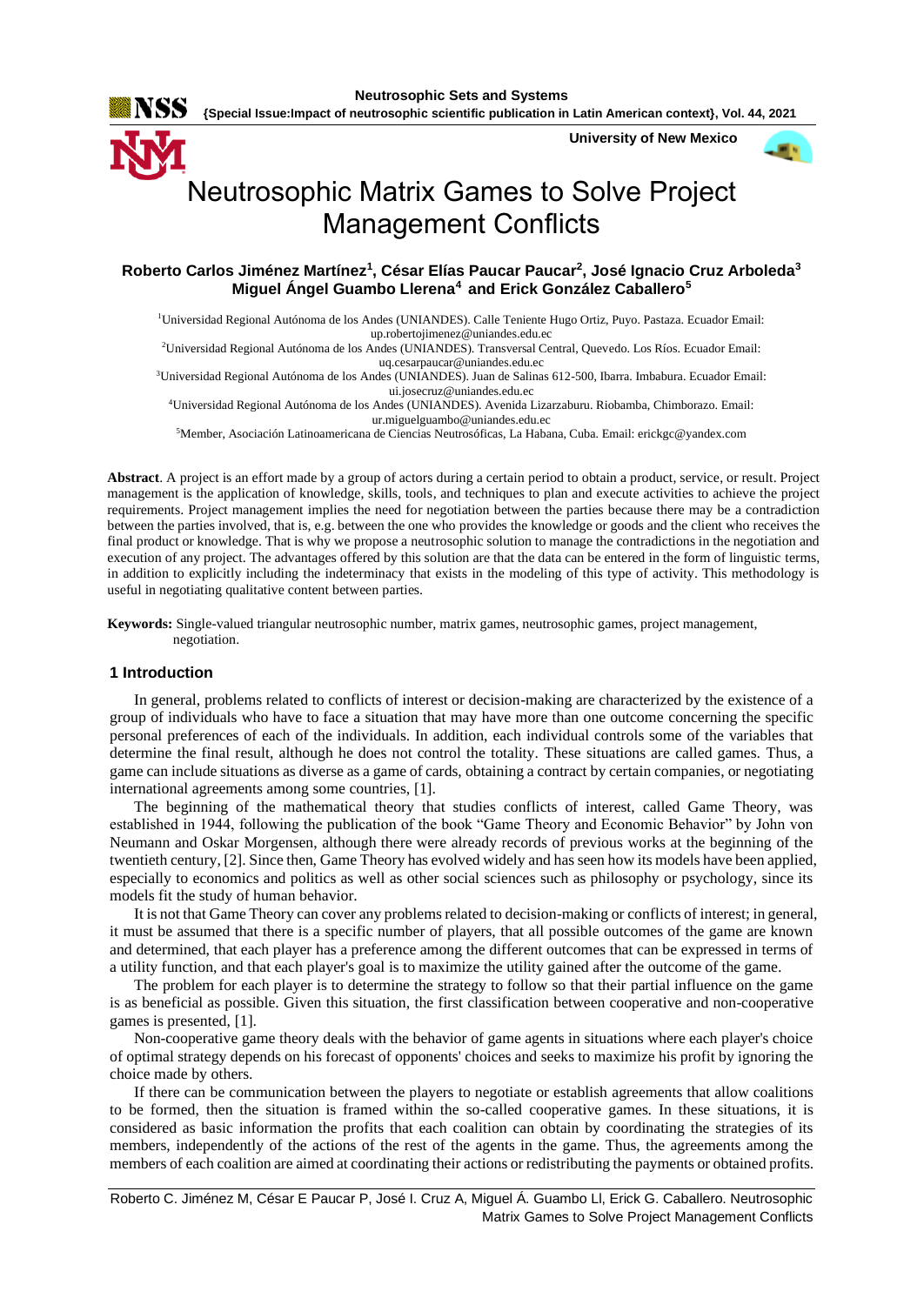11 Neutrosophic Sets and Systems {Special Issue: Impact of neutrosophic scientific publication in Latin American context}, Vol. 44, 2021

Conflict situations modeled by game theory present uncertainty, which is why mathematical models have emerged that incorporate this component to the solution [\[3,](#page-6-2) [4\]](#page-6-3). For example, there are fuzzy cooperative games that appear in [\[5\]](#page-6-4). These solutions are obtained from applying the Zadeh extension principle to deterministic solutions of cooperative games, not only to Shapley's value but also to the Core. There are solutions to cooperative and non-cooperative games that use fuzzy theories, such as fuzzy sets or intuitionistic fuzzy sets, e.g., [\[6\]](#page-6-5). However, these solutions do not explicitly consider the indetermination as a result of lack of knowledge, hidden information, contradictions of interests between agents, and inconsistencies, among other reasons. That is why in this paper we introduce a problem-solving method with the help of neutrosophic theory. Neutrosophy is the branch of philosophy that studies all related to neutralities, where lack of information, contradictions, paradoxes, ambiguity, and so on are modeled [\[7,](#page-6-6) [8\]](#page-6-7).

Neutrosophy applications to game theory can be found in [\[9-12\]](#page-6-8) for non-cooperative games in matrix form. The paper in [\[13\]](#page-6-9) proposes neutrosophic off-uninorms as an alternative aggregator to arithmetic addition in the definition of Shapley value in cooperative games. In [\[14\]](#page-6-10), neutrosophic matrix games are used in the resolution of political conflicts.

A project is a plan that consists of a set of activities that are interrelated and coordinated. It is a temporary effort that is made to create a unique product, service, or result. From these concepts, it is evident that the reason for a project is to achieve specific results or goals within limits imposed by a budget, previously established qualities, and a previously defined period. There are multiple types of projects, one of which considers them productive and public.

A productive project seeks to generate economic profitability and obtain profits in money. On the other hand, public projects are those that seek to achieve an impact on the quality of life of the population, which are not necessarily expressed in money. Specifically, a scientific project is a set of plans, ideas, and actions that must be developed in a coordinated way to achieve a goal. This is called a project, such that scientific is an adjective that mentions its link to science (the grouping of methods, procedures, and techniques to generate objective knowledge).

A project is not free of contradictions among the agents' points of view and interests that make it up, including customers and/or users. That is why this paper aims to propose a neutrosophic matrix solution to the resolution of conflicts among the parts of a project. The advantage of applying this theory is that it allows us the use of natural language as input data for modeling problems and includes indeterminacy as part of the model. Some neutrosophic approaches to decision-making applied in project management can be read in [\[15-17\]](#page-6-11).

This methodology is useful when it is necessary to establish a negotiation based on qualitative elements, for example in a scientific project it is not possible to establish a monetary value to the negotiations based on the knowledge that must be contributed for the success of this task. Another variant may be the decision that must be made on financial payoffs, but that decision-makers want to make based on qualitative payoffs. According to the authors ' knowledge, it is the first time that neutrosophic matrix games are used for the resolution of conflicts among parts of a project.

This paper is divided as follows; section 2 contains the main concepts of non-cooperative game theory in matrix form and neutrosophic sets. Section 3 contains the proposed model and one illustrative example. Finally, the paper finishes with the conclusions.

#### **2 Preliminary concepts**

In this section, we describe the main concepts necessary to comprehend the method proposed in this paper. The first subsection contains the basic concepts of matrix games. The second subsection describes the concepts of Neutrosophy [\[18\]](#page-7-0).

#### **2.1 Matrix games**

**Definition 1** ([\[1\]](#page-6-0)): A game consists of a nonempty set of players, denoted by  $N = \{1, 2, \dots, n\}$ , a set of moves (or pure strategies) available to those players, denoted by  $A = \{A_1, A_2, \dots, A_p\}$ , and a specification of rewards for each combination of strategies. In this case, where two players are considered, the rewards of the players are represented using a payoff matrix, one player selects the row and the other one the column. The element of the ith row and the j-th column contains the utility obtained by player I (by rows) when applying the i-th strategy ( $i \in$  $\{1, 2, \dots, p\}, p \ge 1$ ) when player II (by columns) applies the jth strategy ( $j \in \{1, 2, \dots, q\}, q \ge 1$ ) and also the utility obtained by player II. Let us call  $u_1: A \times B \to \mathbb{R}$  the payoff function for player I, A is the set of strategies of player I and B is the set of strategies of player II, whereas  $u_{II}: A \times B \to \mathbb{R}$  is the payoff function for player II.

Let us denote by S the Cartesian set of strategies sets  $A \times B$ .

The mixed strategies are defined as pure strategies, each of them is associated with one probability.

Roberto C. Jiménez M, César E Paucar P, José I. Cruz A, Miguel Á. Guambo Ll, Erick G. Caballero. Neutrosophic Matrix Games to Solve Project Management Conflicts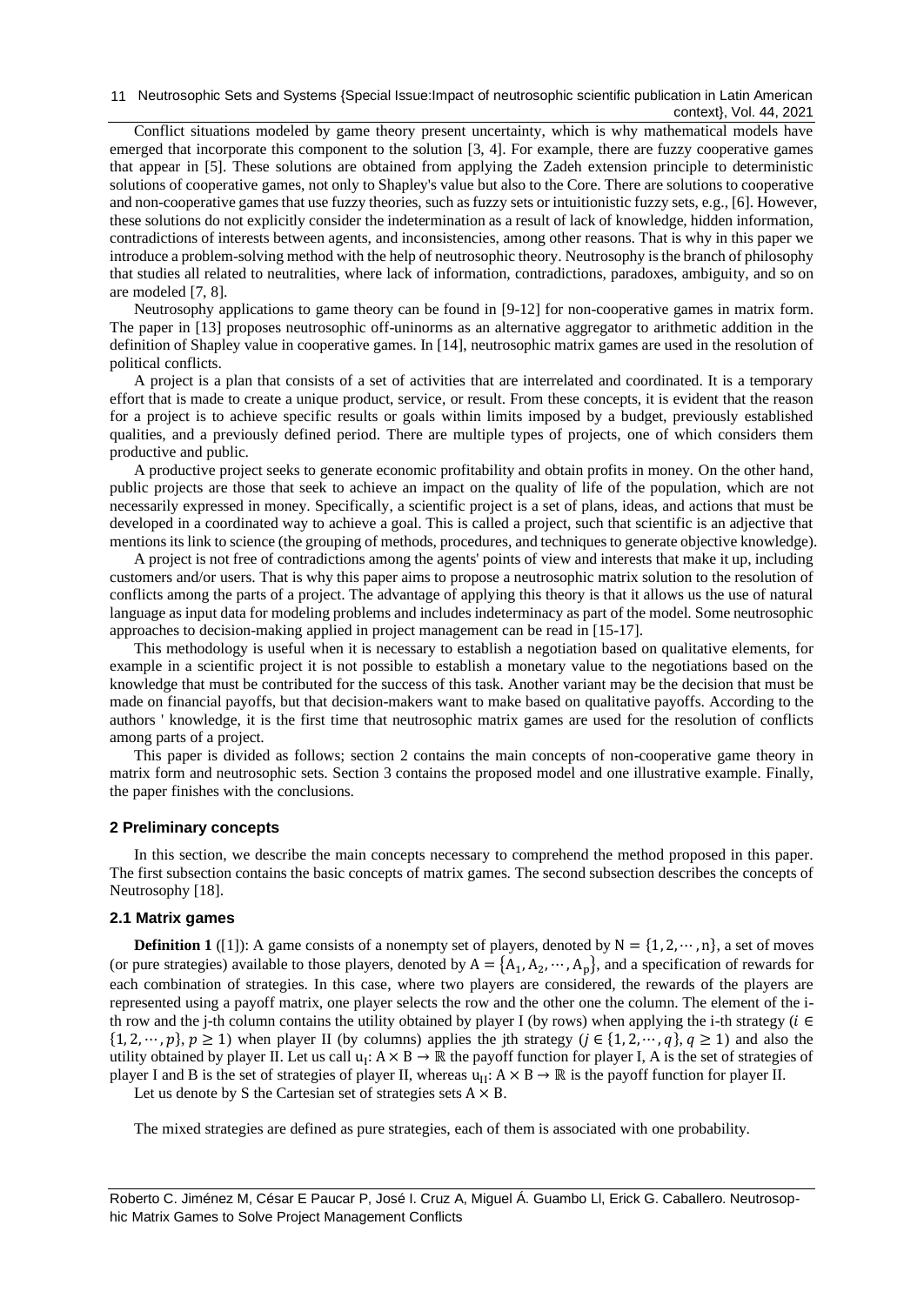**Definition 2** ([\[1\]](#page-6-0)): The *mixed strategies* in the game of two players I and II, with strategies  $A = \{A_1, A_2, \cdots, A_p\}$ for player I and  $B = {B_1, B_2, \dots, B_q}$  for player II, are defined as the vectors  $x = (x_1, x_2, \dots, x_p) \in [0, 1]^p$  and  $y =$  $(y_1, y_2, \dots, y_q) \in [0, 1]^q$ , such that  $\sum_{i=1}^p x_i = \sum_{j=1}^q y_i =$  $y_{i=1}^{q} y_i = 1.$ 

In this case, to calculate the payoff, the average is used according to the following formulas: p p

 $E_{I}(x, y) = \sum_{i=1}^{p} \sum_{j=1}^{q} x_{i} u_{I}(A_{i}, B_{j}) y_{j}$ j=1  $\sum_{i=1}^{p} \sum_{j=1}^{q} x_i u_I (A_i, B_j) y_j$  and  $E_{II}(x, y) = \sum_{i=1}^{p} \sum_{j=1}^{q} x_i u_{II} (A_i, B_j) y_j$ j=1  $_{i=1}^{p} \sum_{j=1}^{q} x_{i} u_{II}(A_{i}, B_{j}) y_{j}.$ 

Nash equilibrium in game theory is a solution concept for games with two or more players, which assumes that ([\[19\]](#page-7-1)):

- Each player knows and has adopted their best strategy, and
- Everyone knows each other's strategies.

Consequently, each player wins nothing by modifying their strategy while the others keep theirs. Thus, each player executes the best "move" he can, given the other players' moves.

Often it is overlooked the fact that in a game, Nash equilibrium will be adopted only under certain conditions:

- 1. All players seek to maximize their expected payoffs according to the profits that describe the game.
- 2. Players execute their strategies without mistakes.
- 3. Players have enough intelligence to deduce their balances and those of others.
- 4. Players assume that changing their strategy will not lead to deviations in the strategies of others.
- 5. There is common knowledge of both, rules and assumptions of rationality.

**Definition 3** ([\[19\]](#page-7-1)): Given a rectangular game  $(N, A \times B, u_1 \times u_1)$ ,  $\tau \in S$  is said to be a Nash equilibrium in pure strategies if for each player in N the following conditions are satisfied:

$$
u_I(\tau) \ge u_I(\tau/A_j)
$$
 and  $u_{II}(\tau) \ge u_{II}(\tau/B_j)$   $\forall A_j \in A$  and  $\forall B_j \in B$ .

This means that if each player changes their strategy for any other, while the other players keep the strategy given by profile τ, then the payoff of the player who changes his or her strategy does not improve.

**Definition 4** ([\[19\]](#page-7-1)): A mixed strategy profile X is said to be a Nash equilibrium of mixed strategy if for each player  $k \in \{I, II\}$  the following property is fulfilled:

$$
E_{k}(X) \geq E_{k}(X/X_{k}) \ \forall X_{k}.
$$

Where  $E_k(X)$  is the expected payoff (or average payoff) that player I will get by always playing the mixed strategy profile X. Intuitively, a mixed strategy profile is a Nash equilibrium if on average no player can improve their payoff by changing their mixed strategies when the rest of the players stick to the current strategy.

#### **2.2 Basic concepts on Neutrosophy**

**Definition 5** ([\[7\]](#page-6-6)): The *Neutrosophic set* N is characterized by three membership functions, which are the truth-membership function  $T_A$ , indeterminacy-membership function  $I_A$ , and falsity-membership function  $F_A$ , where U is the Universe of Discourse and  $\forall x \in U$ ,  $T_A(x)$ ,  $I_A(x)$ ,  $F_A(x) \subseteq ]\n-0$ ,  $1^+$ [, and  $-0 \le \inf T_A(x) + \inf I_A(x) +$  $\inf F_A(x) \leq \sup T_A(x) + \sup I_A(x) + \sup F_A(x) \leq 3^+$ .

See that according to Definition 5,  $T_A(x)$ ,  $I_A(x)$ ,  $F_A(x)$  are real standard or non-standard subsets of  $]$  -0, 1<sup>+</sup> and hence,  $T_A(x)$ ,  $I_A(x)$ ,  $F_A(x)$  can be subintervals of [0, 1].

**Definition 6** ([\[7\]](#page-6-6)): The *Single-Valued Neutrosophic Set* (SVNS) N over U is  $A = \{ \langle x, T_A(x), I_A(x), F_A(x) \rangle \}$ :  $x \in U$ }, where  $T_A: U\to [0,1]$ ,  $I_A: U\to [0,1]$ , and  $F_A: U\to [0,1]$ ,  $0 \le T_A(x) + I_A(x) + F_A(x) \le 3$ .

The *Single-Valued Neutrosophic Number* (SVNN) is represented by  $N = (t, i, f)$ , such that  $0 \le t, i, f \le 1$  and  $0 \le t + i + f \le 3$ .

**Definition 7** ([\[20-24\]](#page-7-2)): The *single-valued triangular neutrosophic number*  $\tilde{a} = \langle (a_1, a_2, a_3); \alpha_{\tilde{a}}, \beta_{\tilde{a}}, \gamma_{\tilde{a}} \rangle$ , is a neutrosophic set on ℝ, whose truth, indeterminacy and falsity membership functions are defined as follows, respectively:

$$
T_{\tilde{a}}(x) = \begin{cases} \alpha_{\tilde{a}}(\frac{x-a_1}{a_2-a_1}), & a_1 \le x \le a_2 \\ \alpha_{\tilde{a}}, & x = a_2 \\ \alpha_{\tilde{a}}(\frac{a_3-x}{a_3-a_2}), & a_2 < x \le a_3 \\ 0, & \text{otherwise} \end{cases} \tag{1}
$$

Roberto C. Jiménez M, César E Paucar P, José I. Cruz A, Miguel Á. Guambo Ll, Erick G. Caballero. Neutrosophic Matrix Games to Solve Project Management Conflicts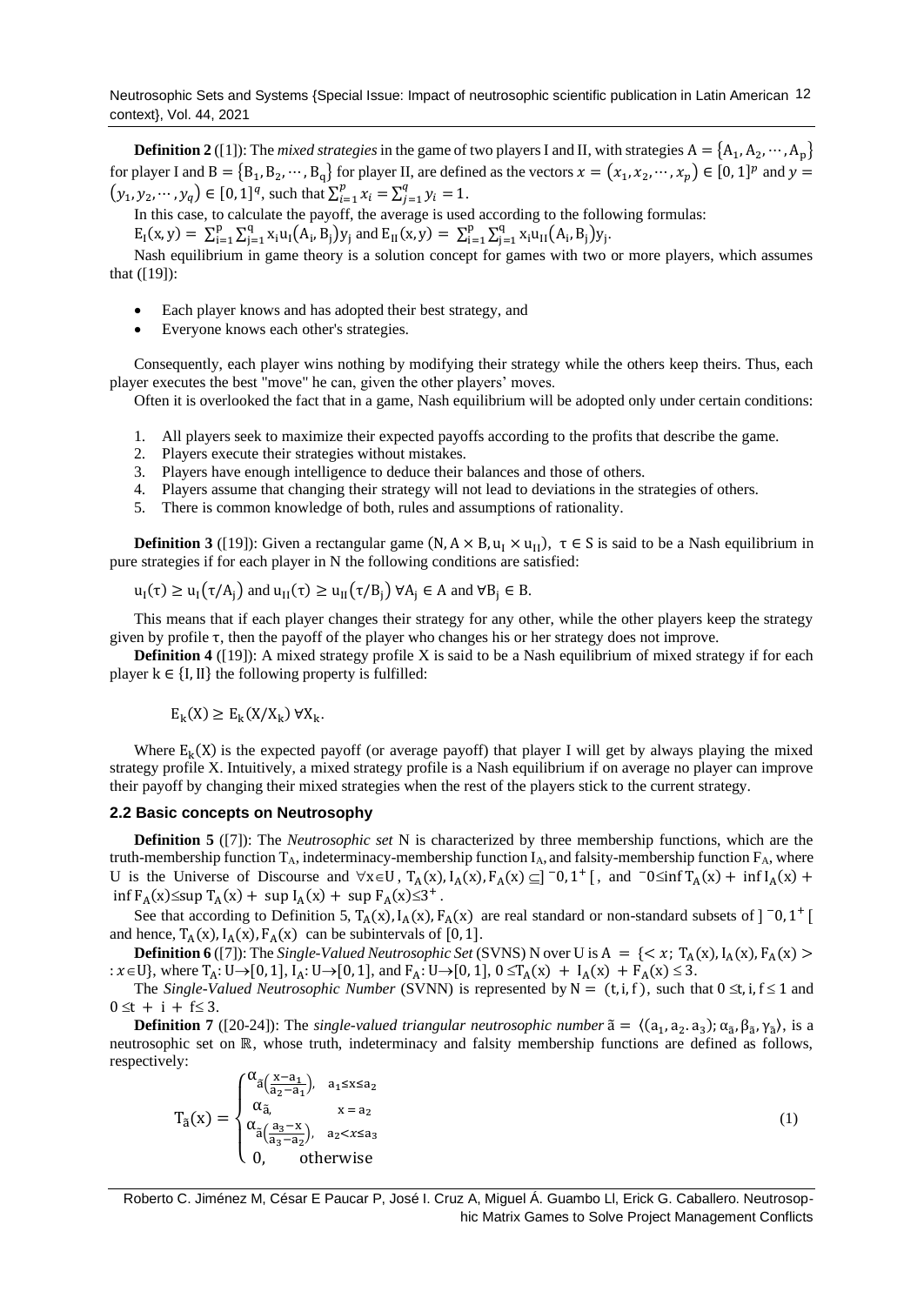13 Neutrosophic Sets and Systems {Special Issue: Impact of neutrosophic scientific publication in Latin American context}, Vol. 44, 2021

$$
I_{\tilde{a}}(x) = \begin{cases} \frac{(a_2 - x + \beta_{\tilde{a}}(x - a_1))}{a_2 - a_1}, & a_1 \le x \le a_2\\ \frac{\beta_{\tilde{a}}}{a_3}, & x = a_2\\ \frac{(x - a_2 + \beta_{\tilde{a}}(a_3 - x))}{a_3 - a_2}, & a_2 < x \le a_3\\ 1, & \text{otherwise} \end{cases}
$$
\n
$$
F_{\tilde{a}}(x) = \begin{cases} \frac{(a_2 - x + \gamma_{\tilde{a}}(x - a_1))}{a_2 - a_1}, & a_1 \le x \le a_2\\ \frac{\gamma_{\tilde{a}}}{a_3}, & x = a_2\\ (x - a_2 + \gamma_{\tilde{a}}(a_3 - x)) & x \le x \le a \end{cases}
$$
\n
$$
(3)
$$

Where  $\alpha_{\tilde{a}}, \beta_{\tilde{a}}, \gamma_{\tilde{a}} \in [0, 1], \ a_1, a_2, a_3 \in \mathbb{R}$  and  $a_1 \le a_2 \le a_3$ .

 $\overline{\mathcal{L}}$  $\overline{1}$ 

**Definition 8** ([\[20-22,](#page-7-2) [25\]](#page-7-3)): Given  $\tilde{a} = \langle (a_1, a_2, a_3); \alpha_{\tilde{a}}, \beta_{\tilde{a}}, \gamma_{\tilde{a}} \rangle$  and  $\tilde{b} = \langle (b_1, b_2, b_3); \alpha_{\tilde{b}}, \beta_{\tilde{b}}, \gamma_{\tilde{b}} \rangle$ , two singlevalued triangular neutrosophic numbers and  $\lambda$  any non-null number in the real line. Then, the following operations are defined:

Addition:  $\tilde{a} + \tilde{b} = \langle (a_1 + b_1, a_2 + b_2, a_3 + b_3) ; \alpha_{\tilde{a}} \wedge \alpha_{\tilde{b}}, \beta_{\tilde{a}} \vee \beta_{\tilde{b}}, \gamma_{\tilde{a}} \vee \gamma_{\tilde{b}} \rangle$ Subtraction:  $\tilde{a} - \tilde{b} = \langle (a_1 - b_3, a_2 - b_2, a_3 - b_1) ; \alpha_{\tilde{a}} \wedge \alpha_{\tilde{b}}, \beta_{\tilde{a}} \vee \beta_{\tilde{b}}, \gamma_{\tilde{a}} \vee \gamma_{\tilde{b}} \rangle$ Inversion:  $\tilde{a}^{-1} = \langle (a_3^{-1}, a_2^{-1}, a_1^{-1}); \alpha_{\tilde{a}}, \beta_{\tilde{a}}, \gamma_{\tilde{a}} \rangle$ , where  $a_1, a_2, a_3 \neq 0$ . Multiplication by a scalar number:  $\lambda \tilde{a} = \begin{cases} \langle (\lambda a_1, \lambda a_2, \lambda a_3); \alpha_{\tilde{a}}, \beta_{\tilde{a}}, \gamma_{\tilde{a}} \rangle, & \lambda > 0, \\ \langle (\lambda a_1, \lambda a_2, \lambda a_3); \alpha_{\tilde{a}}, \beta_{\tilde{a}}, \gamma_{\tilde{a}} \rangle, & \lambda > 0, \end{cases}$  $\langle (\lambda a_3, \lambda a_2, \lambda a_1); \alpha_{\tilde{a}}, \beta_{\tilde{a}}, \gamma_{\tilde{a}} \rangle, \quad \lambda < 0$ 

 $\frac{a_3 - a_2}{a_3 - a_2}$ ,  $a_2 < x \le a_3$ 

1, otherwise

Division of two triangular neutrosophic numbers:

$$
\frac{\tilde{a}}{\tilde{b}} = \begin{cases} \langle \left( \frac{a_1}{b_3}, \frac{a_2}{b_2}, \frac{\tilde{a}_3}{b_1} \right); \alpha_{\tilde{a}} \wedge \alpha_{\tilde{b}}, \beta_{\tilde{a}} \vee \beta_{\tilde{b}}, \gamma_{\tilde{a}} \vee \gamma_{\tilde{b}} \rangle, a_3 > 0 \ and \ b_3 > 0 \\ \langle \left( \frac{a_3}{b_3}, \frac{a_2}{b_2}, \frac{a_1}{b_1} \right); \alpha_{\tilde{a}} \wedge \alpha_{\tilde{b}}, \beta_{\tilde{a}} \vee \beta_{\tilde{b}}, \gamma_{\tilde{a}} \vee \gamma_{\tilde{b}} \rangle, a_3 < 0 \ and \ b_3 > 0 \\ \langle \left( \frac{a_3}{b_1}, \frac{a_2}{b_2}, \frac{a_1}{b_3} \right); \alpha_{\tilde{a}} \wedge \alpha_{\tilde{b}}, \beta_{\tilde{a}} \vee \beta_{\tilde{b}}, \gamma_{\tilde{a}} \vee \gamma_{\tilde{b}} \rangle, a_3 < 0 \ and \ b_3 < 0 \end{cases}
$$

Multiplication of two triangular neutrosophic numbers:

$$
\tilde{a}\tilde{b} = \begin{cases} \langle (a_1b_1, a_2b_2, a_3b_3); \alpha_{\tilde{a}} \wedge \alpha_{\tilde{b}}, \beta_{\tilde{a}} \vee \beta_{\tilde{b}}, \gamma_{\tilde{a}} \vee \gamma_{\tilde{b}} \rangle, & a_3 > 0 \text{ and } b_3 > 0 \\ \langle (a_1b_3, a_2b_2, a_3b_1); \alpha_{\tilde{a}} \wedge \alpha_{\tilde{b}}, \beta_{\tilde{a}} \vee \beta_{\tilde{b}}, \gamma_{\tilde{a}} \vee \gamma_{\tilde{b}} \rangle, & a_3 < 0 \text{ and } b_3 > 0 \\ \langle (a_3b_3, a_2b_2, a_1b_1); \alpha_{\tilde{a}} \wedge \alpha_{\tilde{b}}, \beta_{\tilde{a}} \vee \beta_{\tilde{b}}, \gamma_{\tilde{a}} \vee \gamma_{\tilde{b}} \rangle, & a_3 < 0 \text{ and } b_3 < 0 \end{cases}
$$

Where,  $\Lambda$  is a t-norm and  $\vee$  is a t-conorm, [\[26\]](#page-7-4).

Let  $\tilde{a} = \langle (a_1, a_2, a_3); \alpha_{\tilde{a}}, \beta_{\tilde{a}}, \gamma_{\tilde{a}} \rangle$  be a single-valued triangular neutrosophic number, then,

$$
S(\tilde{a}) = \frac{1}{8} [a_1 + a_2 + a_3] (2 + \alpha_{\tilde{a}} - \beta_{\tilde{a}} - \gamma_{\tilde{a}})
$$
  

$$
A(\tilde{a}) = \frac{1}{8} [a_1 + a_2 + a_3] (2 + \alpha_{\tilde{a}} - \beta_{\tilde{a}} + \gamma_{\tilde{a}})
$$
  
(5)

They are called the score and accuracy degrees of ã, respectively.

**Definition 9** ([\[14,](#page-6-10) [20-22,](#page-7-2) [27\]](#page-7-5)): Let  $\tilde{a}$  and  $\tilde{b}$  be two SVTNNs. Let us define the order relation denoted by  $\leq$ , such that  $\tilde{a} \le \tilde{b}$  if and only if  $A(\tilde{a}) \le A(\tilde{b})$ .

Let  $\{\widetilde{A}_1, \widetilde{A}_2, \cdots, \widetilde{A}_n\}$  be a set of n SVTNNs, where  $\widetilde{A}_j = \langle (a_j, b_j, c_j); \alpha_{\widetilde{a}_j}, \beta_{\widetilde{a}_j}, \gamma_{\widetilde{a}_j} \rangle$   $(j = 1, 2, ..., n)$ , then the *weighted mean of the SVTNNs* is calculated with the following Equation:

$$
\widetilde{A} = \sum_{j=1}^{n} \lambda_j \widetilde{A}_j \tag{6}
$$

Where  $\lambda_j$  is the weight of A<sub>j</sub>,  $\lambda_j \in [0, 1]$  and  $\sum_{j=1}^n \lambda_j = 1$ .

## **3 Methodology**

n

In this methodology, some particularities are taken into account. The first one is that there are supposed to be

Roberto C. Jiménez M, César E Paucar P, José I. Cruz A, Miguel Á. Guambo Ll, Erick G. Caballero. Neutrosophic Matrix Games to Solve Project Management Conflicts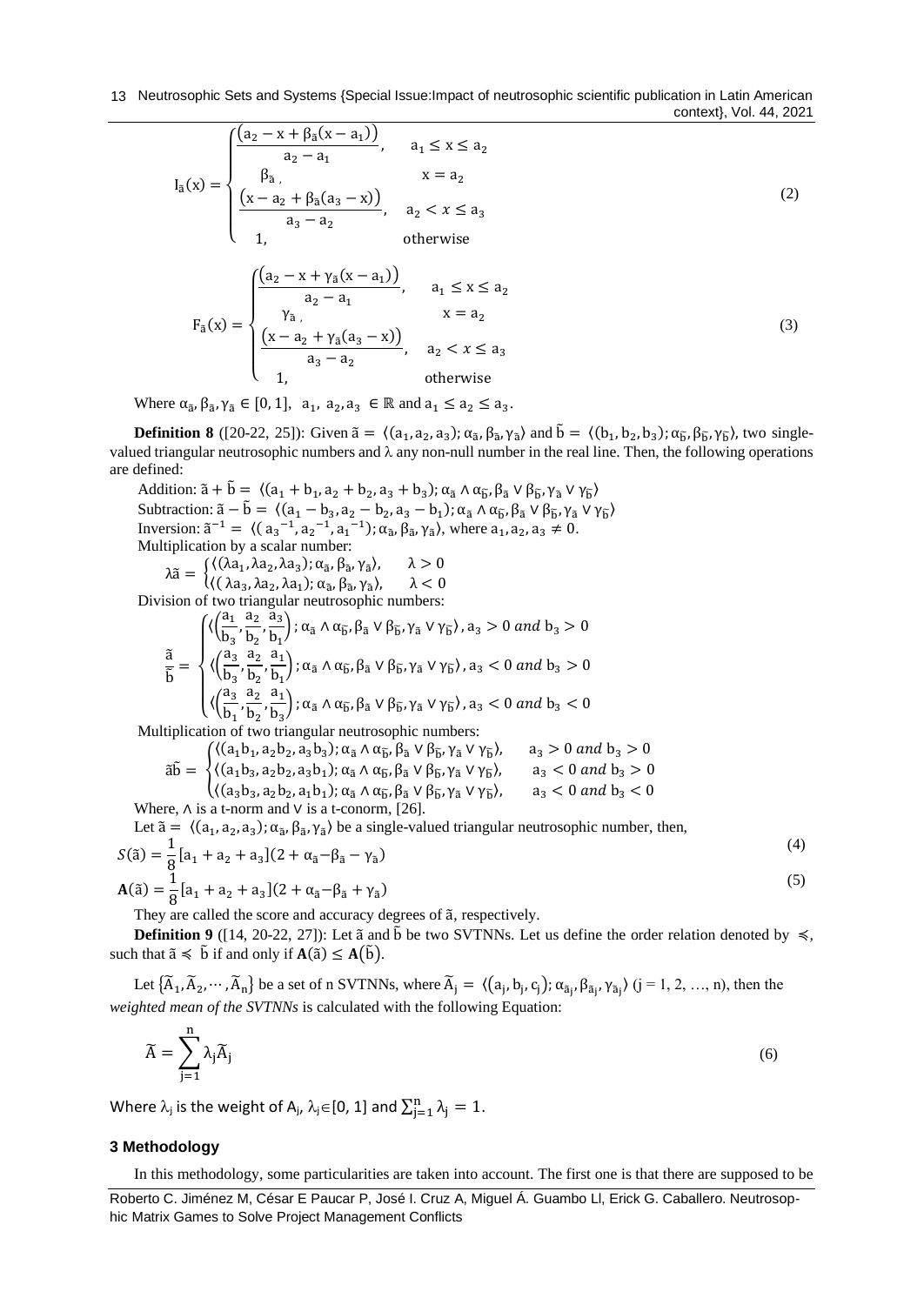# Neutrosophic Sets and Systems {Special Issue: Impact of neutrosophic scientific publication in Latin American 14 context}, Vol. 44, 2021

pair-wise negotiations among the agents involved in the implementation of the project. Each of these negotiations is modeled using a matrix or bimatrix. According to the results of each of the two parts of the project, they decide the extent that these two parts contribute to the project and how the profits obtained will be divided as fairly as possible. For example, in the construction of a public social work, one construction company is hired, which in turn subcontracts two others. However, these two companies must decide whether it is in their best interest to work together or one of them prefers to work with a third one. This situation is best explained in [\[28\]](#page-7-6), where it is resolved with the help of the prisoner's dilemma model game.

The second particularity of the methodology is that the model uses classical game theory in the case of quantitative input values are measured in price, cost, monetary gains, etc. in these cases the particular gains can be divided into the amount of money or other quantitative and divisible goods that each party will receive in the negotiation. The methodology we propose allows us to divide profits into qualitative terms, which serves to complement the quantitative negotiations mentioned above. An example is scientific projects, which on the one hand need investors who want to be part of the profits of the product obtained, which is done through financial negotiations. In these negotiations, we recommend that a classic solution be used. On the other hand, the scientific project also needs to agree on institutions and scientific personnel, whose profits cannot be measured in the amount of money, for this, it would be necessary to measure the profits qualitatively, preferably through the use of a linguistic scale. In this last sense, our proposal is useful, which will also take into account the imprecision that is typical of all negotiations.

As the third and final point of the methodology, it is assumed that each party will try to make as much profit as possible and will not cooperate with the others. The methodology will therefore be based on the theory of noncooperative games.

The table listing the linguistic terms and the single-valued triangular neutrosophic numbers associated with them is summarized below:

| Linguistic term  | <b>SVTNN</b>                                |  |
|------------------|---------------------------------------------|--|
| Very low (VL)    | $(0,0,1)$ ; 0.00, 1.00, 1.00)               |  |
| Medium-low (ML)  | $(0, 1, 3)$ ; 0.17, 0.85, 0.83)             |  |
| Low $(L)$        | $\langle (1,3,5); 0.33, 0.75, 0.67 \rangle$ |  |
| Median(M)        | (3, 5, 7); 0.50, 0.50, 0.50                 |  |
| High(H)          | $(5, 7, 9)$ ; 0.67, 0.25, 0.33)             |  |
| Medium-high (MH) | $(7, 9, 10)$ ; 0.83, 0.15, 0.17)            |  |
| Very high (VH)   | $(9,10,10)$ ; 1.00, 0.00, 0.00)             |  |

**Table 1:** Scale of linguistic terms and neutrosophic triangular scale associated with them. Sources: [\[17,](#page-7-7) [29\]](#page-7-8).

Therefore the methodology that is used is the following:

- 1. Define which two players are going to negotiate.
- 2. Define the type of solution:
	- 2.1. If the payoff of the negotiation has to be expressed in the form of money or other goods that can be expressed in monetary form, the traditional game theory is used, with quantitative input data.
	- 2.2. If on the other hand the payoff has or needs to be expressed qualitatively based on linguistic terms, go to the next step.
- 3. The possible strategies of players I and II are defined, which are the sets  $A = \{A_1, A_2, \dots, A_p\}$  and  $B =$  ${B_1, B_2, \cdots, B_q}$ , respectively.
- 4. Players define what kind of game to utilize, whether it is a prisoner's dilemma, a chicken game, or other, see [\[28\]](#page-7-6). For example, the chicken game is based on strategies in which each party delays making concessions until the end of the negotiation period is imminent. Psychological pressure can force a negotiator to give in for avoiding a negative outcome. This can be a very dangerous tactic as if neither side gives in there will be a collision. The payoff bimatrix of both players is defined through the payoff functions,  $u_1: A \times B \to \tilde{A}$  and  $u_{11}: A \times B \to \tilde{A}$ , such that  $\tilde{A} = {\tilde{A}_1, \tilde{A}_2, \cdots, \tilde{A}_7}$  where each of the  $\tilde{A}_1$  is an SVTNN of Table 1, which is selected by its equivalent linguistic term. This bimatrix has the following form:

Roberto C. Jiménez M, César E Paucar P, José I. Cruz A, Miguel Á. Guambo Ll, Erick G. Caballero. Neutrosophic Matrix Games to Solve Project Management Conflicts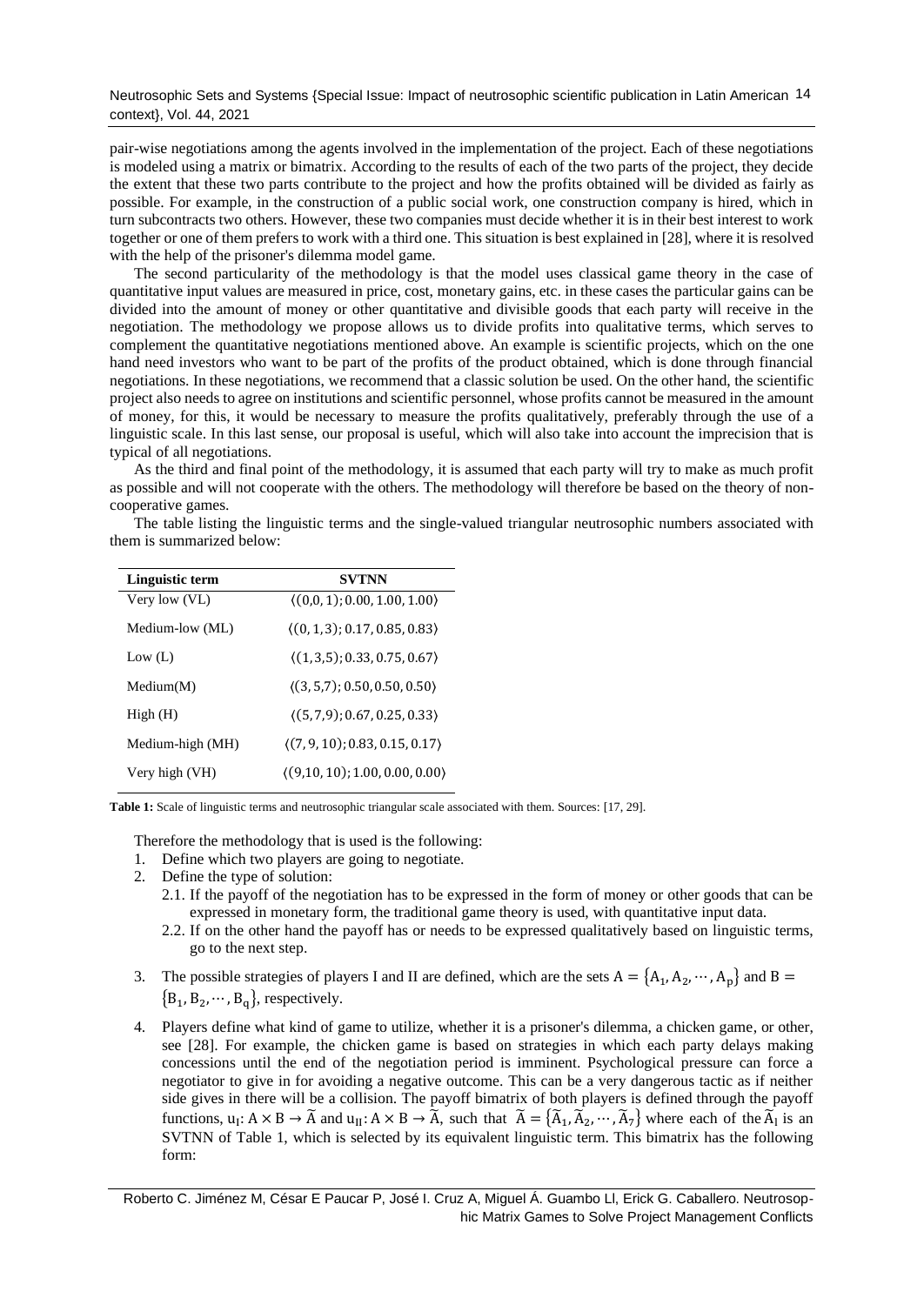$$
B_1 B_2 \cdots B_q
$$
\n
$$
A_1 \begin{pmatrix} (\tilde{t}_{11}, \tilde{s}_{11}) & (\tilde{t}_{12}, \tilde{s}_{12}) & \cdots & (\tilde{t}_{1q}, \tilde{s}_{1q}) \\ (\tilde{t}_{21}, \tilde{s}_{21}) & (\tilde{t}_{22}, \tilde{s}_{22}) & \cdots & (\tilde{t}_{2q}, \tilde{s}_{2q}) \\ \vdots & \vdots & \vdots & \vdots & \vdots \\ (\tilde{t}_{p1}, \tilde{s}_{p1}) & (\tilde{t}_{p2}, \tilde{s}_{p2}) & \cdots & (\tilde{t}_{pq}, \tilde{s}_{pq}) \end{pmatrix}
$$
\n(7)

Where  $\tilde{t}_{ij} = u_I(A_i, B_j)$  and  $\tilde{s}_{ij} = u_{II}(A_i, B_j)$ .

5. The bimatrix in Equation 7 is converted into a crisp bimatrix as in Equation 8.

$$
B_1 \t B_2 \t \cdots \t B_q
$$
  
\n
$$
A_1 \t \begin{pmatrix} (t_{11}, s_{11}) & (t_{12}, s_{12}) & \cdots & (t_{1q}, s_{1q}) \\ (t_{21}, s_{21}) & (t_{22}, s_{22}) & \cdots & (t_{2q}, s_{2q}) \\ \vdots & \vdots & \vdots & \vdots & \vdots \\ (t_{p1}, s_{p1}) & (t_{p2}, s_{p2}) & \cdots & (t_{pq}, s_{pq}) \end{pmatrix}
$$
\n(8)

Where,  $t_{ij} = A(\tilde{t}_{ij})$  and  $s_{ij} = A(\tilde{s}_{ij})$ , using  $A(\cdot)$  which is the accuracy degree of Equation 5.

- 6. The Nash equilibrium point is calculated using Definition 3. This gives at least a pair of strategies, one for each player, which is selected as the most suitable for both cases.
- To illustrate the usefulness of this methodology we will use an example.

**Example 1**: This example is based on the case presented in [\[28\]](#page-7-6). Suppose a project is at 70% of its execution and is in its critical phase of completion. The missing part needs certain results from a contracted Research and Development (R&D) firm to provide the scientific-technical know-how necessary to culminate with the remaining 30%. However, as usual, the expected scientific results are not necessarily obtained at a specific time. This situation creates a dispute between the contracting company and the contracted R&D Company.

- 1. The hiring company will be denoted as player I, while the R&D Company will be denoted as player II.
- 2. By the nature of the problem, it is determined that it is qualitative, which is why the proposed methodology is needed to seek a solution.
- 3. The strategies that will be taken into account are the following: For player I:

 $A_1$  = "Gives extension time".

 $A_2$  = "Gives no extension time".

For player II:

 $B_1$  = "Non-overtime work (fixed speed)".

 $B_2$  = "Overtime work (increase mobility)".

That is, for the contractor, there are two options, either it allows finishing the project in a long time, or it forces the R&D Company to comply with its commitment to finish in the established time. While the two strategies of the R&D Company are to maintain its same working speed or on the contrary increase the speed to achieve in the given time.

- 4. To predict what to do, player I decides that the best role model is chicken game.
	- The bimatrix that was determined from the linguistic terms of Table 1 is as follows:

| Player II (R&D enterprise)         |                                       | Strategies that can be used by contractors and R&D<br>enterprises, in chicken game theory. |                       |
|------------------------------------|---------------------------------------|--------------------------------------------------------------------------------------------|-----------------------|
| Non-overtime work<br>(fixed speed) | Overtime work (increase)<br>mobility) |                                                                                            |                       |
| (ML, H)                            | (M, M)                                | Gives extension time                                                                       | Player I (Contractor) |
| (VL, VL)                           | (H, ML)                               | Gives no extension time                                                                    |                       |

**Table 2**: Bimatrix obtained to solve the problem posed in the example.

Note that the results are expressed in the form of linguistic terms, which is very convenient for analysts.

5. The bimatrix of Table 2 becomes a crisp bimatrix by applying the accuracy degree of Equation 5 on the SVTNN associated with the linguistic terms that appear in the bimatrix of Table 2. The following bimatrix is obtained as it is shown in Table 3.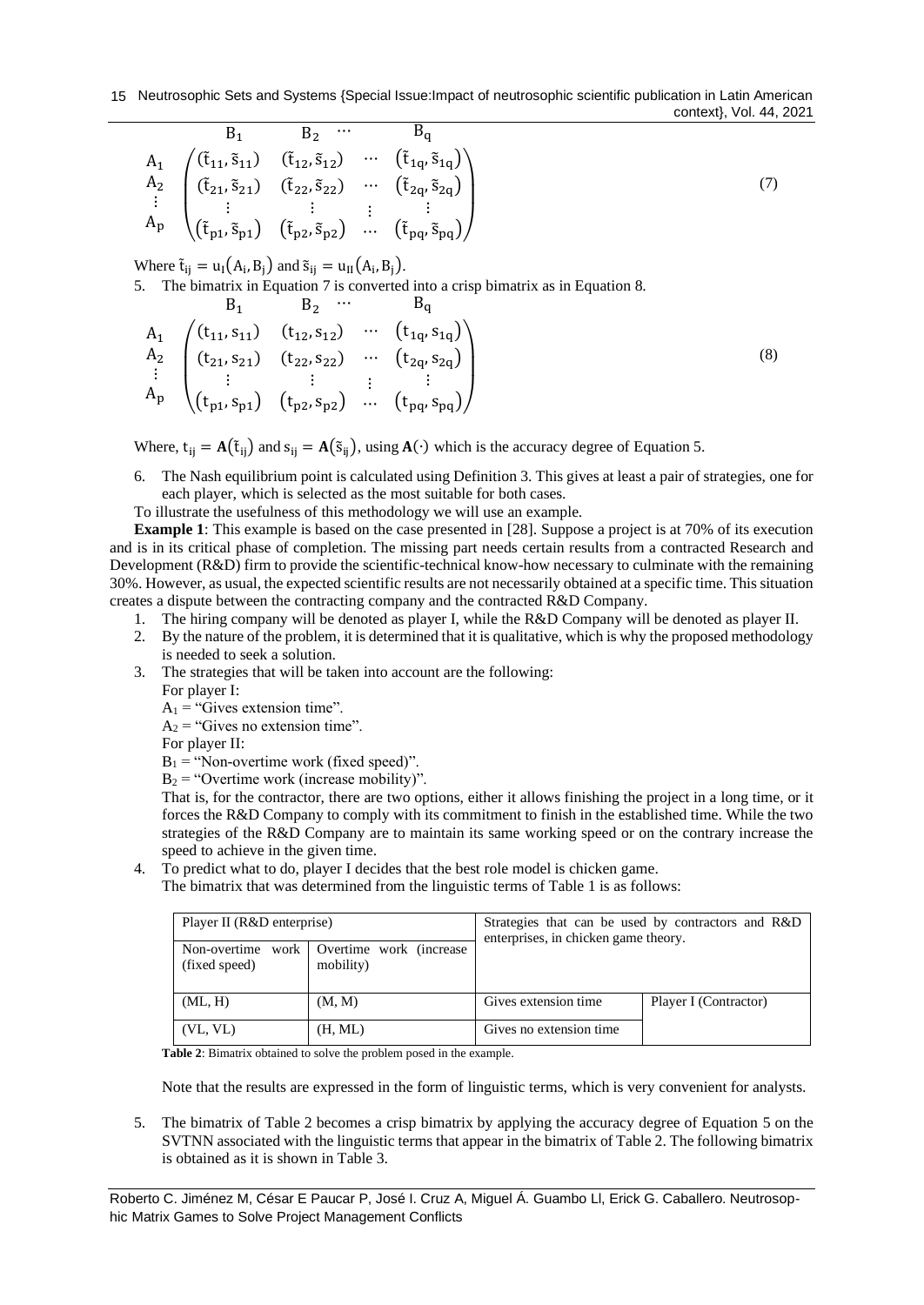Neutrosophic Sets and Systems {Special Issue: Impact of neutrosophic scientific publication in Latin American 16 context}, Vol. 44, 2021

| Player II (R&D enterprise)              |                                       | Strategies that can be used by contractors and R&D<br>enterprises, in chicken game theory. |                       |
|-----------------------------------------|---------------------------------------|--------------------------------------------------------------------------------------------|-----------------------|
| Non-overtime<br>work 1<br>(fixed speed) | Overtime work (increase)<br>mobility) |                                                                                            |                       |
| (1.0750, 7.2188)                        | (4.6875, 4.6875)                      | Gives extension time                                                                       | Player I (Contractor) |
| (0.2500, 0.2500)                        | (7.2188, 1.0750)                      | Gives no extension time.                                                                   |                       |

**Table 3**: Crisp bimatrix obtained to solve the problem posed in the example.

In the case of the chicken game the Nash equilibrium points are  $(A_1, B_2)$  and  $(A_2, B_1)$ . Note that if the calculations are made with mixed strategies, then we must use the crisp bimatrix in Table 3.

### **Conclusion**

In this paper, we expose a methodology for resolving conflicts among the parties within the same project. Specifically, the use of linguistic terms is proposed to express the evaluation of payoffs in the bimatrix, which is useful when it comes to qualitative assessments. The calculations are made with the help of single-valued triangular neutrosophic numbers, which implicitly include the indeterminacy of any negotiation. The advantages of this methodology are that experts can easily express their evaluations, since the model supports linguistic terms, unlike using numerical values. Finally, different solutions or problem-solving models can be used [\[30\]](#page-7-9). We specifically propose the Nash equilibrium, the prisoner's dilemma, and the chicken games models. The use of the methodology was illustrated in the case of a hypothetical example. Future research works will include the extension of the methodology to cases involving more than two players, as well as the possible modeling of cooperative games.

#### <span id="page-6-1"></span>**References**

- <span id="page-6-0"></span>[1] L. C. Thomas, *Games, Theory and Applications*. Mineola: Dovers Publications, Inc., 2003.
- [2] B. Ahmed-Bhuiyan, "An overview of game theory and some applications," *Philosophy and Progress,* vol. *LIX-LX*, pp. 112-128, 2016.
- <span id="page-6-2"></span>[3] D.-F. Li, "Linear programming approach to solve interval-valued matrix games," *Omega,* vol. *39*, pp. 655–666, 2011.
- <span id="page-6-3"></span>[4] R. M. Branzei, L. Mallozzi, and S. H. Tijs, "Peer group situations and games with interval uncertainty," *Game Theory and Applications,,* vol. *15*, pp. 1-8, 2012.
- <span id="page-6-4"></span>[5] M. Mares, *Fuzzy cooperative games: cooperation with vague expectations* Physica, 2013.
- <span id="page-6-5"></span>[6] S. Bandyopadhyay, P. K. Nayak, and M. Pal, "Solution of Matrix Game with Triangular Intuitionistic Fuzzy Pay-Off Using Score Function," *Open Journal of Optimization, ,* vol. *2*, pp. 9-15, 2013.
- <span id="page-6-6"></span>[7] F. Smarandache, *Neutrosophy, a new Branch of Philosophy*: Infinite Study, 2002.
- <span id="page-6-7"></span>[8] M. L. Vázquez, J. Estupiñan, and F. Smarandache, "Neutrosofía en Latinoamérica, avances y perspectivas," *Revista Asociación Latinoamericana de Ciencias Neutrosóficas. ISSN 2574-1101,* vol. 14, pp. 01-08, 2020.
- <span id="page-6-8"></span>[9] I. Deli, "Matrix Games with Simplified Neutrosophic Payoffs," in *Fuzzy Multi-criteria Decision-Making Using Neutrosophic Sets*, C. Kahraman and İ. Otay, Eds., ed Cham: Springer, 2019, pp. 233-246.
- [10] S. Pramanik and T. Kumar-Roy, "Neutrosophic Game Theoretic Approach to Indo-Pak Conflict over Jammu-Kashmir," *Neutrosophic Sets and Systems,,* vol. *2*, pp. 82-101, 2013.
- [11] S. Bhattacharya, F. Smarandache, and M. Khoshnevisan, "The Israel-Palestine Question A Case for Application of Neutrosophic Game Theory," in *Computational Modeling in Applied Problems: collected papers on econometrics, operations research, game theory and simulation* ed Phoenix: Hexis, 2006, pp. 51-61.
- [12] S. R. Portilla, M. Á. Tapia, and D. C. Flores, "Neutrosophic games applied for modeling the conflict of three South-American countries against the International Centre for Settlement of Investment Disputes (ICSID)(Juegos neutrosóficos como herramienta para la modelación de solucion a conflictos internacionales concernientes a inversiones (CIADI))(In Spanish)," *Investigación Operacional,,* vol. 41, pp. 647-654, 2020.
- <span id="page-6-9"></span>[13] E. González-Caballero, F. Smarandache, and M. Leyva-Vázquez, "On Neutrosophic Offuninorms," *Symmetry,,*  vol. *11*, p. 1136, 2019.
- <span id="page-6-10"></span>[14] N. García-Arias, E. Prado-Calderón, L. Rosillo-Abarca, and S.-D. Lopez-Domínguez-Rivas., "Neutrosophic Games Applied to Political Situations," *Neutrosophic Sets and Systems,,* vol. *37*, pp. 1-7, 2020.
- <span id="page-6-11"></span>[15] M. Mullai and R. Surya, "Neutrosophic Project Evaluation and Review Techniques," *Neutrosophic Sets and Systems,,* vol. *24*, pp. 1-9, 2019.
- [16] M. Leyva-Vázquez, M. A. Quiroz-Martínez, Y. Portilla-Castell, J. R. Hechavarría-Hernández, and E. González-Caballero, "A New Model for the selection of Information Technology Project in a Neutrosophic Environment," *Neutrosophic Sets and Systems,,* vol. *32*, pp. 344-360, 2020.

Roberto C. Jiménez M, César E Paucar P, José I. Cruz A, Miguel Á. Guambo Ll, Erick G. Caballero. Neutrosophic Matrix Games to Solve Project Management Conflicts